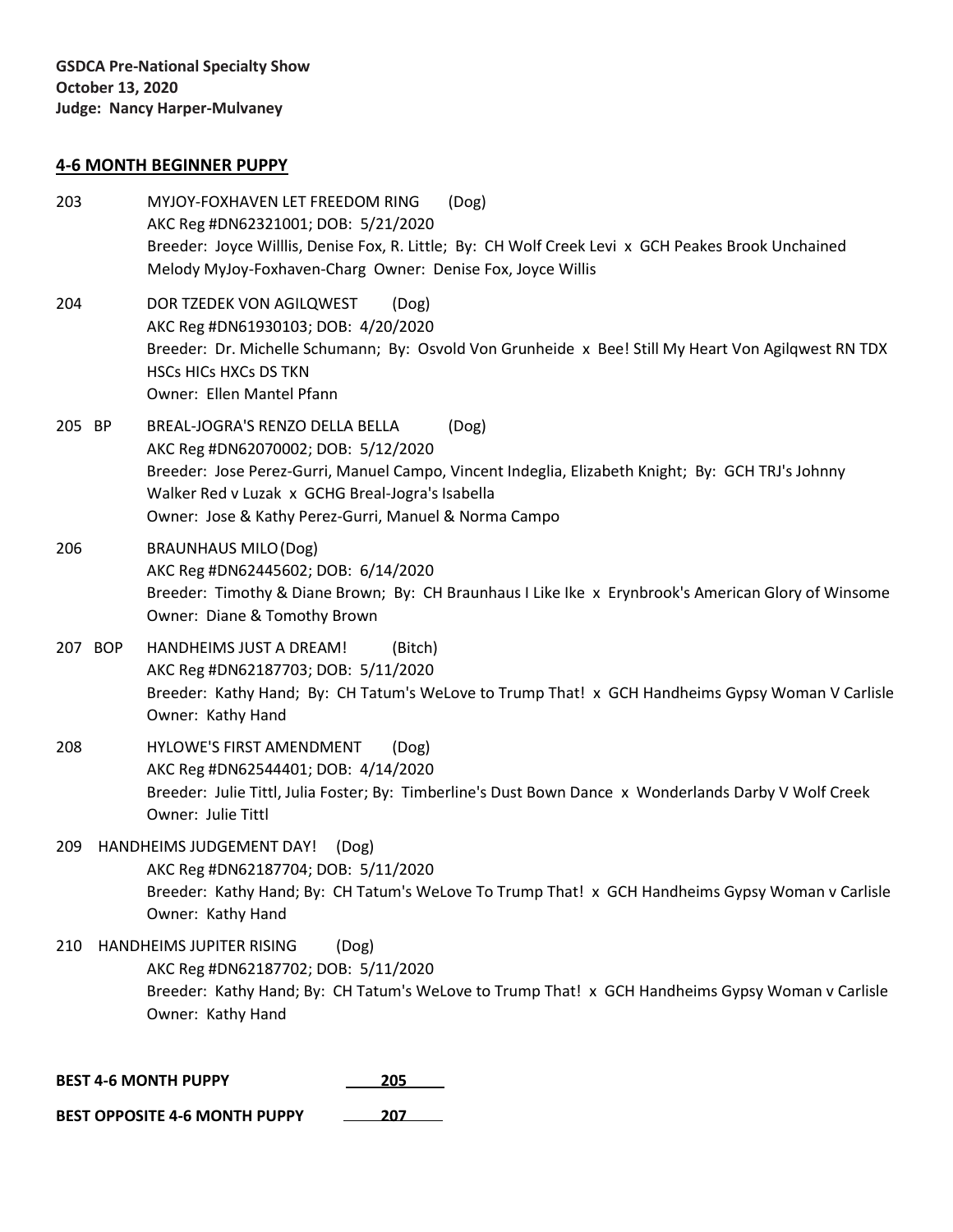#### **REGULAR CONFORMATION**

#### **6-9 MONTH DOG**

- 211 AB SHE-ROCK'S GET YOUR SWAG ON V CARLYN AKC Reg #DN61429001; DOB: 2/9/2020 Breeder: Stephanie Schrock, Autumn Dugan By: GCHS Sirius Park's Midnight Train to Georgia x CH She-Rock's National Security Threat Owner: Michael Moran, A Dugan, S Schrock, Lisa Miller
- 212 AB JOMAR'S LUCKY BREAK V CHERPA AKC Reg #DN61550505; DOB: 3/12/2020 Breeder: Bonnie Calloway By: GCH Cherpa's Exxon of Lealynn x CH Big Sky Windvane's Romance of Jomar Owner: Bonnie Calloway Agent: Zach & Lindsey Hudspeth
- **213**  $1^{57}/BP$ **JIMENI'S YOUTALKINTOME SCARAB CASHE** AKC Reg #DN61468101; DOB: 3/12/2020 Breeder: Jim Hall, Becky McElroy, Ben Bigornia By: CH Kis Malchik Van Contra Haus x GCH Greenleaf's Spitfire Surigo Cross Timbers Owner: Ben Bigornia, Kathy Estrada, C Sheets, B McElroy Agent: Channing Sheets

## **9-12 MONTH DOG**

- 214 2ND NORBERGE INERTIAL DAMPGNER OF CLAYFIELD AKC Reg #DN60408912; DOB: 12/16/2019 Breeder: Pamela O'Dell, Sharon Avery, Michael Avery By: GCHP Rosewoods Galileo HT CGC x CH Norberge's Razzle Rosarita of Clayfield Owner: Sheila Lieberman, Dr Zoe Backman Agent: Christy Heiman
- 215  $1^{57}$ SHAKERS CRISTOFER COLUMBUS V T-HO AKC Reg #DN60681607; DOB: 11/28/2019 Breeder: Betty McDermott By: CH Hylock's American Pharoah of Merivern x Mar-Azart Aby Owner: Betty McDermott, Nathan McDermott

#### **12-15 MONTH DOG**

- 216 2ND KINGDOM'S HOLY FIRE AKC Reg #DN59723802; DOB: 9/16/2019 Breeder: Michelle Jones, Sheldon Jones By: GCHP Stuttgart's Now Don't Refuse Me of Masrock CGC TKN x Kingdom's You Revive Me Owner: Vickie Gilleland, Carl Victer, Michelle Jones Agent: Lenny Brown
- 217 1ST KUBISTRAUMS GALACTIC GAITWAY AKC Reg #DN59706202; DOB: 8/25/2019 Breeder: Verna Kubik, Virginia Bailey By: GCH Bloomsberrys Amadeus x CH Kubistraums Tahoe II RN HT Owner: Verna Kubik, Virginia Bailey Agent: Diane Brown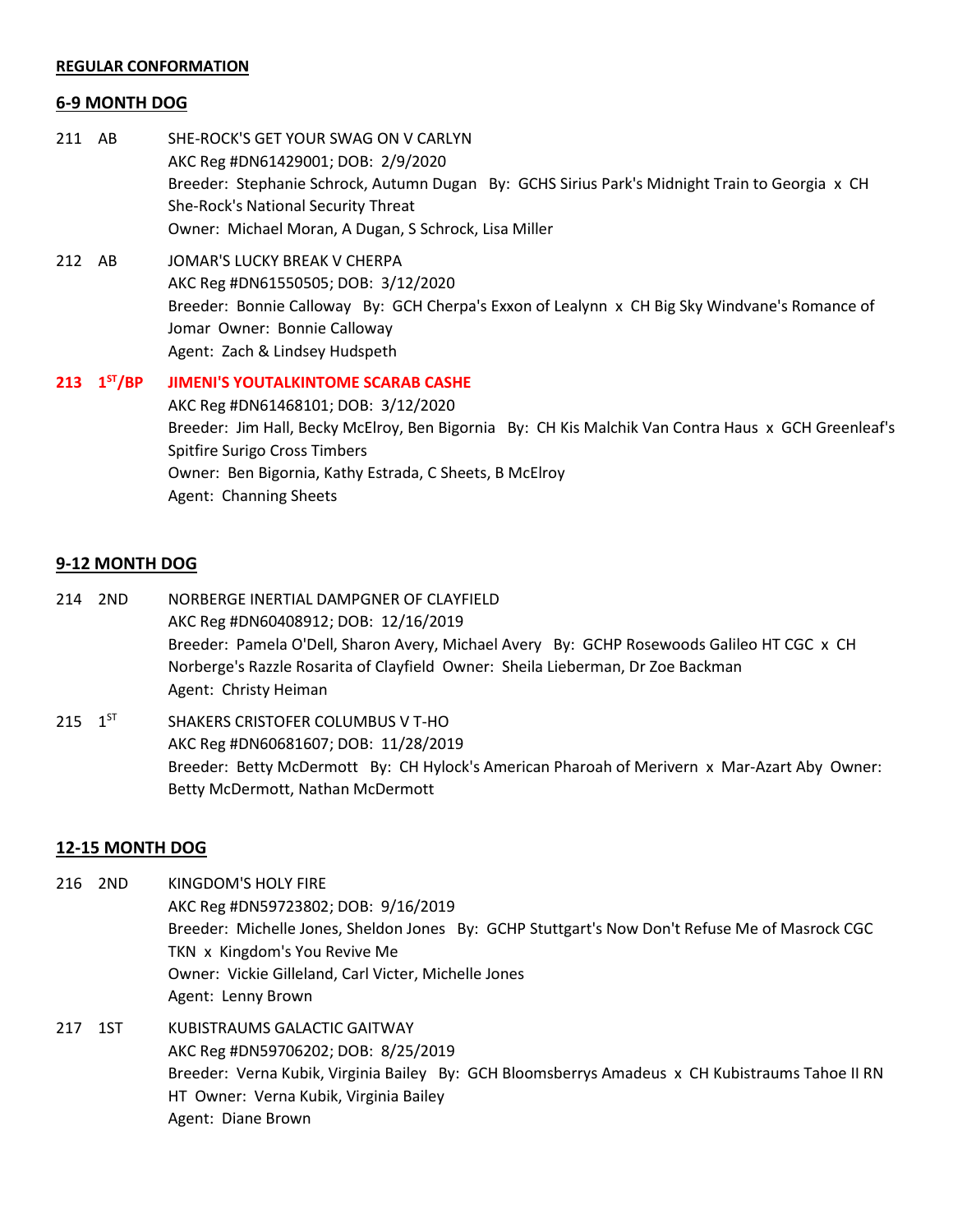## **15-18 MONTH DOG**

- 218 AB KISMET'S JACK DANIELS OF PIPER HILL AKC Reg #DN57967101; DOB: 5/13/2019 Breeder: Barbara Lopez, Maryellen Kish By: GCH Karizma's Montego Bay Von Loar x Kismet Anne-Isle Winterberry Owner: Barbara Lopez, Maryellen Kish Agent: George Berstler
- 219 3RD RANITA'S MAGIC MIKE AKC Reg #DN58547702; DOB: 7/10/2019 Breeder: Anita Clouse By: GCHS Class Act's Shot Through The Heart Windfall-Hillsi RN CGC x Ranita's TNT Owner: Austin & Ellie Marsh Agent: Marcus Simpson
- 220 4TH WINSOME'S ALABEARAMA V WINROCK AKC Reg #DN58971903; DOB: 6/15/2019 Breeder: Frank J Fasano, Kristine M Fasano By: GCHB Winsome's Love Me Tendbear RI x CH Winsome's Vegas Showstopbear Owner: Troy Simpson Agent:
- 221 2ND CANDIA'S REDNECK CRAZY V SURIGO AKC Reg #DN57720801; DOB: 5/15/2019 Breeder: Candice Zumwalt, Nancy Godek-McDonald By: CH Cherpa-Coastline FedEx x CH Candia's Tannerite N' TNT v Surigo Owner: C Zumwalt, N Godek-McDonald Agent: Nancy McDonald
- 222 BRAUNHAUS MALACHI AKC Reg #DN58116201; DOB: 4/18/2019 Breeder: Diane Brown & Timothy Brown By: CH Braunhaus I Like Ike x Winsome's Jennabear Lawrence Owner: Diane Brown, Timothy Brown, Sophia Brown
- **223 WD SHE-ROCK'S LOW RIDER OF INQUEST** AKC Reg #DN57954601; DOB: 5/25/2019 Breeder: Stephanie Schrock, Ileana Nogueras By: GCHS Sirius Park's Midnight Train to Georgia x CH She-Rock's National Security Threat Owner: StephanieSchrock, Stephanie Sherman Agent: Autumn Dugan
- 224 AB WINDBORNE'S "NO SURRENDER" AKC Reg #DN59002903; DOB: 6/14/2019 Breeder: Carolyn Edwards By: GCHB Lacomtesse Lucifer Morningstar x "Fire N' Ice" Of Windborne Owner: Carolyn Edwards, Daniel Edwards
- 225 AB ALAYGRAY'S BIG EASY AKC Reg #DN61644101; DOB: 4/30/2019 Breeder: Victoria Jensen, Lisa Haus By: GCH Kennelwood's Man U Man x Billyjo Black Dahlia Stonewall Owner: Lisa Haus, Donna Calabrese Agent: Olivia Calabrese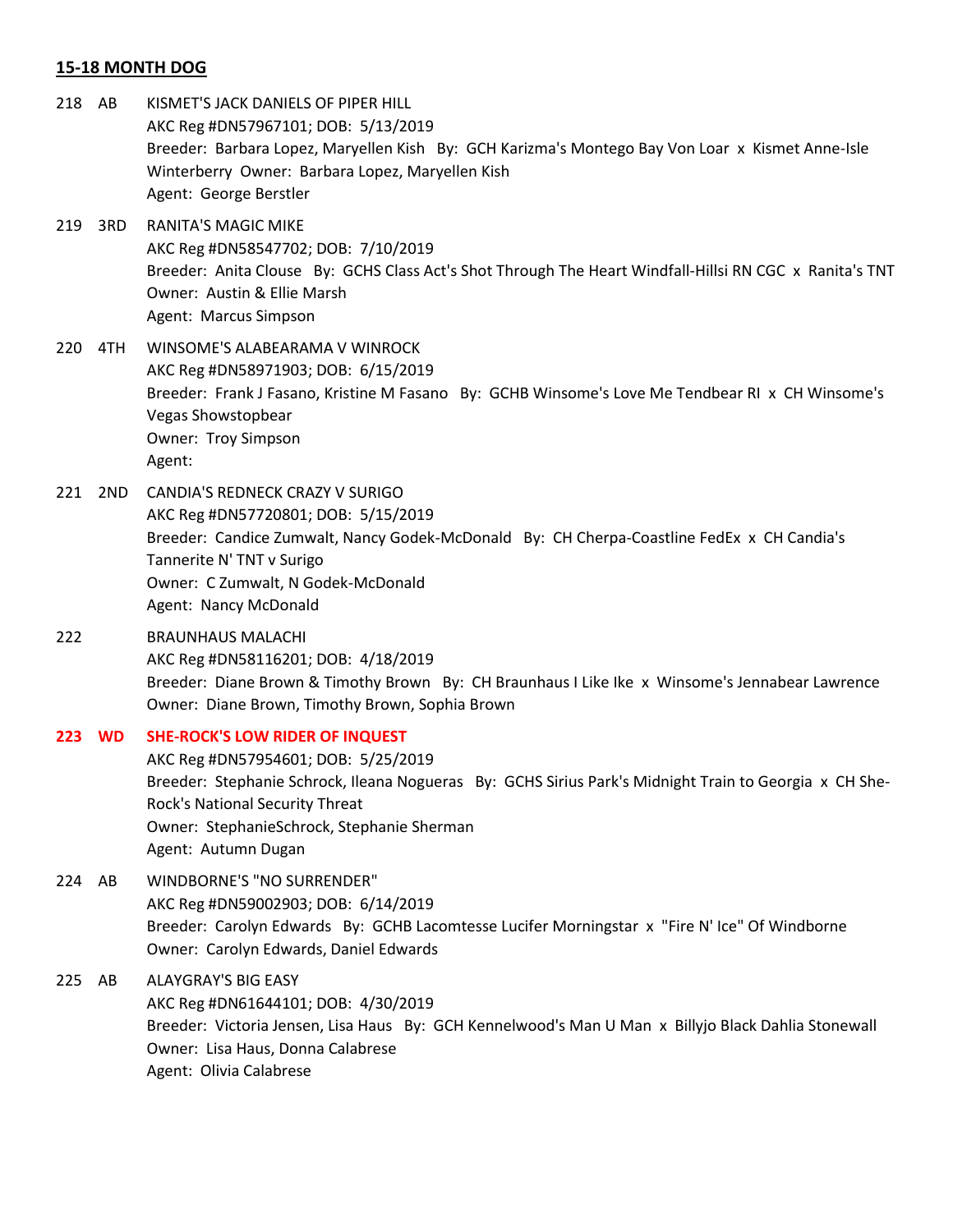226 HANDHEIM'S INDIANA JONES V CARLISLE AKC Reg #DN58647602; DOB: 7/13/2019 Breeder: Kathy Hand, Dionne Carlisle, Brian Carlisle By: GCH Tebe Nobe Ca-She Desi Arnaz x CH Handheims Girls Got Rhythm v Carlisle Owner: Kathy Hand, Dionne Carlisle, Brian Carlisle Agent: Zac & Lindsey Hudspeth

## **NOVICE DOG**

- 227 AB RAYLEX'S LEBRON V CHABLIS AKC Reg #BG5647522GG (Canada); DOB: 4/9/2019 Breeder: Alana DeCharette, Cindy K Barltey By: Blasienbergs Essex x CH Raylex's Isles Moda Chablis Owner: Cindy Bartley Agent: Jeff Pyle
- 228 AB CLAYFIELD'S GIZMO V EKLECTIC JIMENI AKC Reg #DN57326604; DOB: 1/31/2019 Breeder: Sharon Avery, Michael Avery, Becky McElroy, Jim Hall By: CH Kis Malchik Von Contra Haus x CH Clayfield the First Noel of Norberge Owner: Becky McElroy, Jim Hall Agent:

# **BRED-BY-EXHIBITOR DOG**

229 AB ARAMIST'S OHHH BROTHER OF MARATHON AKC Reg #DN50463002; DOB: 6/7/2017 Breeder: Natasha Kelly Sullivan, Donna Calabrese, Olivia Calabrese, Amanda Yowell By: GCH MarHaven's California Dreamin' PT x Karizma Kaleef Patsy of Aramist Owner: Natasha Kelley Sullivan, Donna Calabrese, Olivia Calabrese, Amanda Yowell

## **AMERICAN-BRED DOG**

- 230 4TH HESSEN'S HEAT SEEKER OF MARINER AKC Reg #DN54576901; DOB: 8/6/2018 Breeder: Peg Graham, Debra Kaser By: GCHS Rosewood's Midas Touch of Kansten x GCH Hessen's Myrina of Mariner Owner: Peg Graham, Debra Kaser, Amy Nicholes Agent: Cindy Tellefsen
- 231 2ND KUBISTRAUMS POWER PACK AKC Reg #DN55200202; DOB: 9/23/2018 Breeder: Verna Kubik, Virginia Bailey By: GCH Lindenhill's Martello V Gracelyne TC x GCH Kubistraums Vista of Aramist Peters Elite TC HIT Owner: Verna Kubik, Virginia Bailey Agent: Diane Brown
- 232 3RD CARETTI'S EXECUTIVE ORDER AKC Reg #DN53949101; DOB: 4/23/2018 Breeder: Cyndi Flautt, Jim Flautt By: CH Cross Timbers Blackmale x GCH Caretti's Disorderly Conduct RI Owner: Christi Kirby-Baron, Cyndi Flautt Agent: Scott Yergin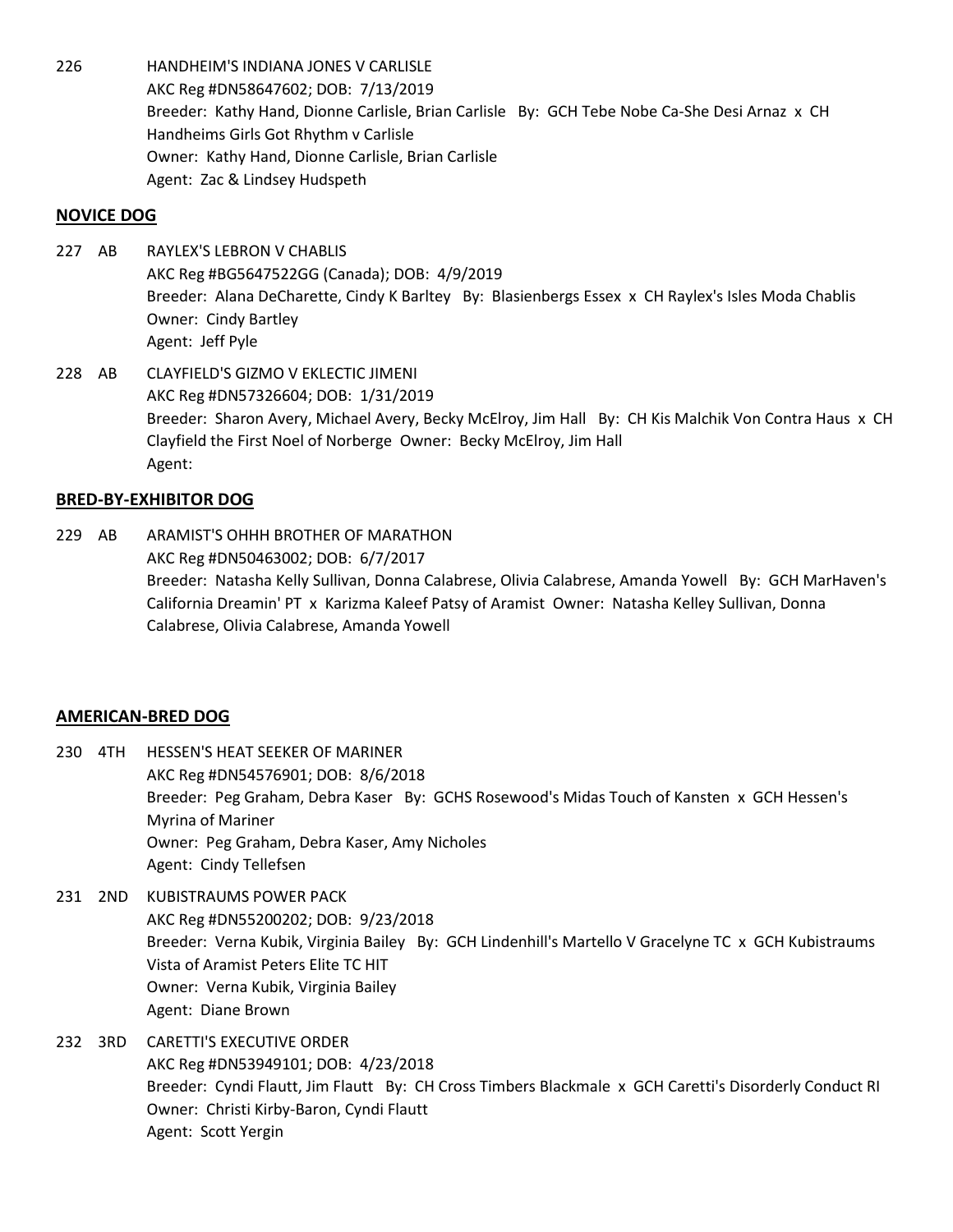# **233 1 ST/RWD TODORHAUS KING KONG**

AKC Reg #DN53195801; DOB: 11/28/2017 Breeder: Sharon Todoroff, Kelly Foehl By: GCHP Marquis' Hermes V Kenlyn x GCH Todorhaus Trinity Owner: Sharon Todoroff, Kelly Foehl Agent: Liz Oster

### **OPEN DOG**

- 234 3RD BMEERHUIS-ZYTUT'S SOUTHERN NIGHTS V JOELLE AKC Reg #DN51517803; DOB: 8/26/2017 Breeder: Roberta Moore, Christy & Clint Heiman, Katelyn Heiman, Joann Richards By: CH Joelle's Alvin of Norberge CD x GCH Bmeer-Koldren I Put A Spell on You V Zytut Owner: Dave & Mary Anderson, Roberta Moore Agent:
- 235 1ST SCHATZMAR'S AMERICAN PHAROAH HT FDC AKC Reg #DN53693806; DOB: 5/14/2018 Breeder: Bob Ghigleri By: CH Sogne Fjord's It's All About Me x Schatzmar's Black Diamond Owner: Sheryl Brockett Agent: Cindy Tellefsen
- 236 AB JIMENI'S GUNPOWDER FALLS OF CLAYFIELD-MALIBAR AKC Reg #DN57326602; DOB: 1/31/2019 Breeder: Sharon Avery, Becky McElroy, James E Hall, Michael Avery By: CH Kis Malchik Van Contra Haus x CH Clayfield the First Noel of Norberge Owner: Robert Drescher, James Hall, Nan Kwiatek Agent:
- 237 2ND LUZAK'S PURE MICHIGAN AKC Reg #DN53884101; DOB: 6/1/2018 Breeder: Elizabeth & Mark Wilkerson By: GCH Hylock's Sho x GCH Luzak's Dance With Me Owner: Elizabeth & Mark Wilkerson Agent: Jeff Pyle
- 307 4TH CAMPEON ROMEO VOM FURSTENHUND AKC #DN57298102 10/25/08 Breeder: Carolyn Borgmann, Frederick Borgmann By: 22 Campeon Cracas Mask of Zorro Thorarinn x Von Adelhof's Stella Owner: Suzanne Iglesias, Julia Taborda, Susan Hares, Richard Milam

| Winners Dog _223 | <b>Reserve Winners Dog 233</b> |  |
|------------------|--------------------------------|--|
|                  |                                |  |

Number of Dogs Shown **Points 2018** 

## **6-9 MONTH BITCH**

238 2ND KARIZMA'S ONYX VON LOAR V KODIAK RIDGE AKC Reg #DN61517101; DOB: 3/25/2020 Breeder: Iza Kabuska, Carlos Arguimbau By: GCH Karizma's Montego Bay Von Loar x Karizma's India Von Loar Owner: Charlene Wilson Agent: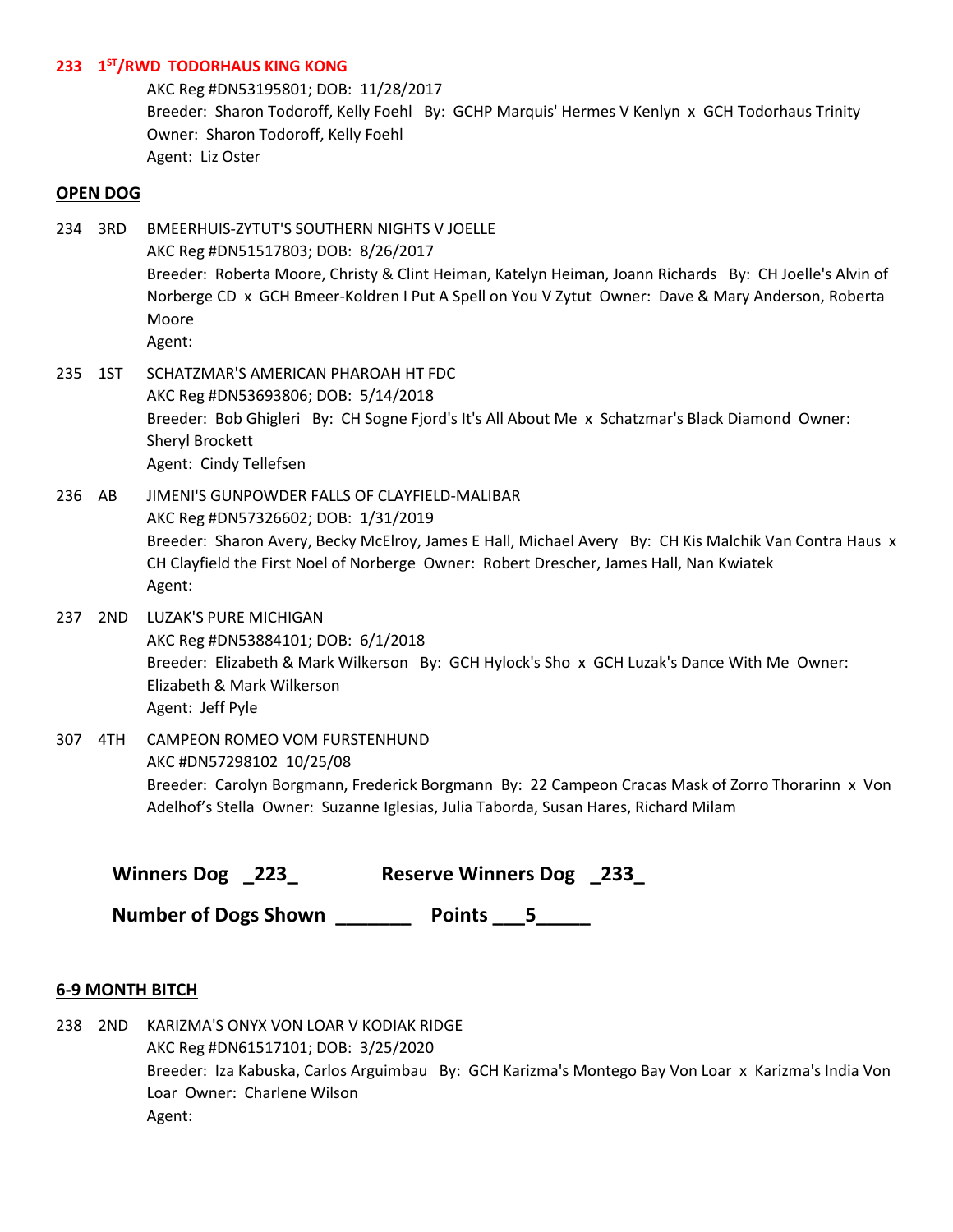- 239 4TH STARGAZER-ASHMEAD'S LUCY IN THE SKY WITH DIAMONDS AKC Reg #DN61621303; DOB: 4/1/2020 Breeder: Mary Jane Fluegel By: Moose Von Hugelblick UD TD IPO3 x Citilites' Race to Space UDX5 OM5 BN Owner: Kristin Brooks Jones Agent: Logan Nordahl
- 240 AB GEORGE CREEK BLACK HONEY CROSS TIMBERS AKC Reg #DN61245203; DOB: 2/20/2020 Breeder: Dale Bedea, Nicol Bedea By: CH Cross Timbers Blackmale x GCH George Creek's Secret Weapon Ziva Owner: Nanci Nellis, Erin Nellis Agent: Nancy Godek-McDonald
- 241 3RD HONEYCREEKS ESMERELDA DIAMOND JEWEL B'SCHAIRT AKC Reg #DN61748904; DOB: 3/18/2020 Breeder: Sharon Cornelius By: GCHB Schneiderhof Lancelot V Honeycreek x Chablis Bubba Lou Schneiderhof v Honeycreek Owner: Sheila Lieberman, Dr Zoe Backman, Vanessa Lane Agent: Christy Heiman
- 242 AB TODORHAUS MOJAVE VERY SPECIAL AGENT AKC Reg #DN61868001; DOB: 3/1/2020 Breeder: Mark French, Martha Simonett, Holly Leas By: GCH Todorhaus Blackhawk V Lutzhaus x CH Anne Isle's Remy La Joie De Vivre RN CGCA CGCU Owner: Sharon Todoroff, Lori Payne Agent:

# **243 1ST/BOP BREAL-JOGRA'S TAKE MY BREATH AWAY**

AKC Reg #DN60882101; DOB: 2/9/2020 Breeder: Joan Segro, Jose Perez-Gurri, Manuel Campo By: GCH TRJ's JohnnyWalker Red v Luzak x CH Breal-Jogra's Rosalita Owner: Jose & Kathy Perez-Gurri, Manuel & Norma Campo Agent: Scott Yergin

- 244 AB JOMAR'S LUCK BE A LADY V CHERPA AKC Reg #DN61550502; DOB: 3/12/2020 Breeder: Bonnie Calloway By: GCH Cherpa's Exxon of Lealynn x CH Big Sky Windvane's Romance of Jomar Owner: Bonnie Calloway Agent: Zach & Lindsey Hudspeth
- 245 AB SHE-ROCK'S YOU'RE SO BOUJES V CARLYN AKC Reg #DN61429003; DOB: 2/9/2020 Breeder: Stephanie Schrock, Autumn Dugan By: GCHS Sirius Park's Midnight Train to Georgia x CH She-Rock's National Security Threat Owner: Stephanie Schrock, Autumn Dugan Agent:
- 246 AB KALEEF'S MERCEDES AKC Reg #DN61317104; DOB: 1/24/2020 Breeder: Sheree Moses, Lauren Figler, M Llewellyn, J Hamilton By: Kaleef's Mayhem x Kaleef's Mer Soleil Owner: Cynthian Wilhelmy Agent: Liz Oster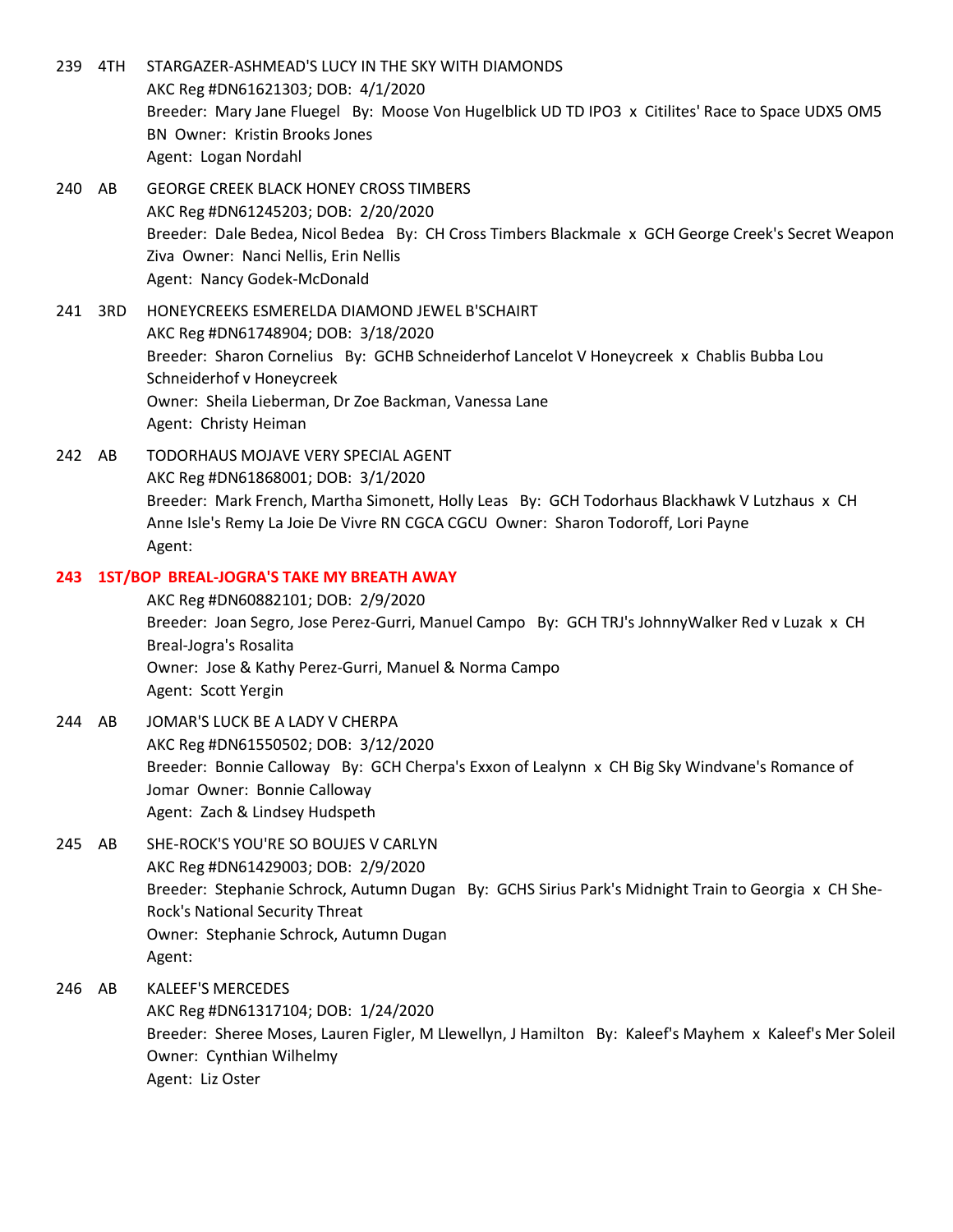# **9-12 MONTH BITCH**

- 247 AB WUNDER'S VIOLET IN DECEMBER AKC Reg #DN60838501; DOB: 12/23/2019 Breeder: Sharon Wunder, Rebecca Birnbaum, Elijah Godown By: CH Geran's Walkn On The Wild Side x CH Wunder's Bourbon Allie Owner: Cynthia Paolie, Sharon Wunder, Courtney Calmes Agent: Sharon Wunder
- 248 AB MICKENA'S GHOST OF CHRISTMAS YET TO COME AKC Reg #DN60643401; DOB: 12/28/2019 Breeder: Kenneth Beatty, Michele Beatty By: GCHB Millertime's American Gray Ghost of Falkrigia x GCH Kysarah's Secret Love CGC Owner: Michele Beatty, Ken Beatty, Susan Tomlinson Agent: Ashleigh Oldfield
- 249 1ST SIGNATURE'S BELL BOTTOM BLUES AKC Reg #DN61160502; DOB: 12/14/2019 Breeder: Joe & Leslie Beccia By: CH Wolf Creek Levi x CH Signature's Calypso Owner: Joe & Leslie Beccia Agent: Lenny Brown
- 250 2ND CIMARRON'S THIS IS WHAT DREAMS ARE MADE OF AKC Reg #DN60579301; DOB: 1/4/2020 Breeder: Steve Dobbins By: CH Cimarron's Raisin' A Ruckus x CH Cimarron's Dark Sarcasm Owner: Steve **Dobbins** Agent: Diana Paul
- 251 3RD RANITA'S CHANTILLY LAC E AKC Reg #DN60757501; DOB: 1/6/2020 Breeder: Anita Clouse By: CH Wolf Creek Levi x Ranita's TNT Owner: Anita Clouse Agent:

## **12-15 MONTH BITCH**

252 AB WOODSIDE'S JOLENE AKC Reg #CK-GQ3970936 (Can); DOB: 8/3/2019 Breeder: Sandy Anderson By: CH Woodside's Maxamillion x CH Woodside's Mischief Maker Owner: Nattawatt Wooti Agent:

253 3RD STARRDOGS BUCKLES AND BOOTS AKC Reg #DN59327001; DOB: 9/22/2019 Breeder: Kathryn Roberts By: CH Kaleefs Chaos x GCH Heartwoods Pistols and Pearls DJ FD Owner: Kathryn Roberts Agent: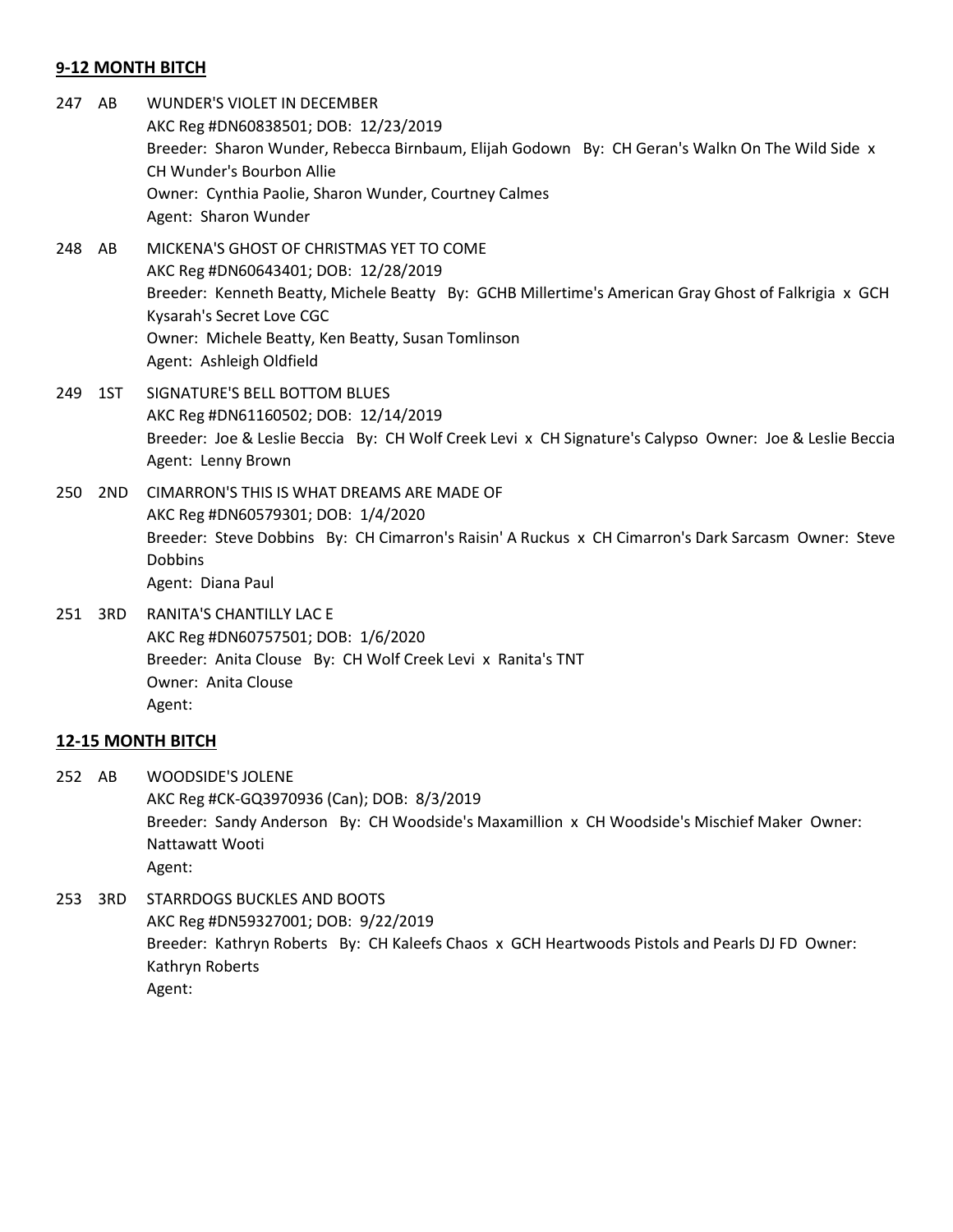- 254 2ND TODORHAUS MOJAVE SOARING HIGH IN THE NIGHT AKC Reg #DN59757202; DOB: 8/16/2019 Breeder: Mark French, Martha Simonett, Holly Leas By: GCH Todorhaus Blackhawk V Lutzhaus FDC x CH Anne Isle's Remy La Joie De Vivre RN CGCA CGCU Owner: Sharon Todoroff, Lori Payne Agent: 255 1ST LUZAK'S ROLLING A SEVEN AKC Reg #DN59493201; DOB: 10/7/2019 Breeder: Elizabeth Wilkerson By: Hylock's Phenom of Merivern x GCH Luzak's Dance With Me Owner: Elizabeth Wilkerson Agent: Scott Yergin
- 256 AB HYLOWE'S STROZZI OF EDAN AKC Reg #DN59613804; DOB: 7/20/2019 Breeder: Ann Schultz, Julie Tittl By: CH No Holds Barred of Edan x GCHS Hylowes Bitter Sweet Symphony CA Owner: Julie Tittl Agent: Julia Foster
- 257 AB BASKERVILLE'S ZIVA V SHADYROCK AKC Reg #DN60344804; DOB: 9/24/2019 Breeder: Ronald Burke, Dorothy Burke By: CH Doppelt-Tay Zeek V Stonehaven x GCH Bark Hills Sunshine of Baskerville Owner: Linda Burley Agent:

#### **15-18 MONTH BITCH**

- 258 AB KISMET'S JAMAICA OF PIPER HILL AKC Reg #DN57967105; DOB: 5/13/2019 Breeder: Barbara Lopez, Maryellen Kish By: GCH Karizmas Montego Bay von Loar x Kismet Anne Isle Winterberry Owner: Barbara Lopez, Maryellen Kish Agent: George Berstler 259 FRANKEN HAUS VENICE AKC Reg #DN57831907; DOB: 5/18/2019 Breeder: John Ayotte, Teri Ayotte By: GCH Beauchien's We Believe in Miracles x CH Schneiderhof's Lynsgssa V Franken Owner: John Ayotte, Teri Ayotte Agent: Liv Calabrese 260 DONSTA'S QUEEN SANDY FROM STONE AKC Reg #DN58690101; DOB: 7/4/2019 Breeder: Allan J Carlson By: GCH Kysarah's-Donsta's Heart of Stone x Tonor's Princess Jasmine Owner: Donald W Stack
- 261 1ST WOLF CREEK DIAMOND IN THE SKY OF WONDERLAND AKC Reg #DN58720601; DOB: 5/29/2019 Breeder: Pat Walker, Deb Norman By: GCH Lacomtesse Bellamy x CH Wolf Creek Serena V Wonderland Owner: Ed Farell Agent: Scott Yergin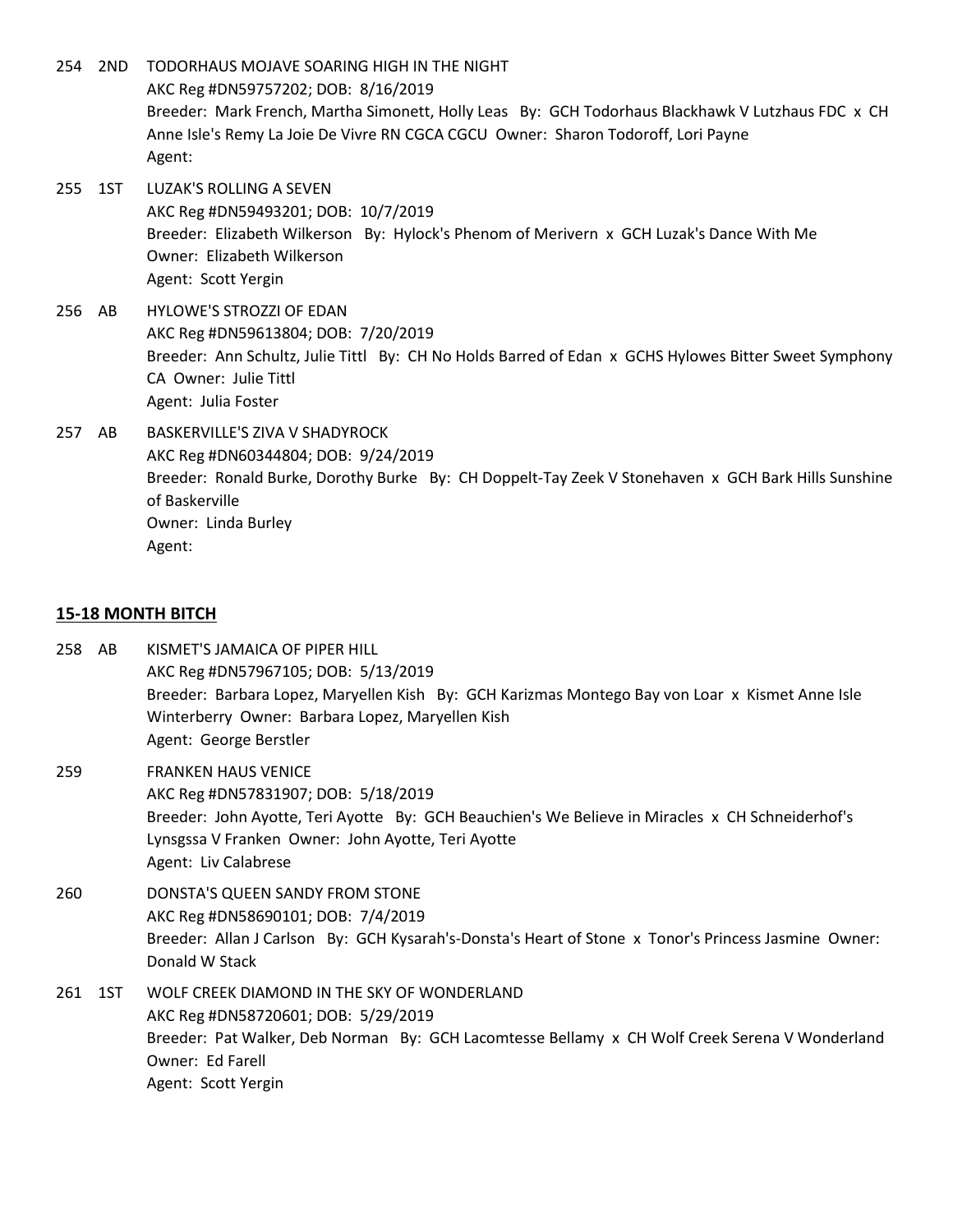- 262 2ND ARAMIST'S TRUTH TO POWER V MARATHON AKC Reg #DN58604604; DOB: 6/21/2019 Breeder: Donna Calabrese, Natasha Kelley Sullivan, Olivia Calabrese, Amanda Yowell By: CH Maja Kaleef'sBold Ruler of Marathon HSAs HIAs x CH Atessa's You're So Vain of Aramist HSAsc HIAsc HXAs Owner: Seth Keida, Natasha Kelley Sullivan, Donna Calabrese Agent: Nikki Bedea
- 263 4TH RANITA'S PANDORA'S BOX AKC Reg #DN58547701; DOB: 7/10/2019 Breeder: Anita Clouse By: CH Class Act's Shot Throught The Heart Windafall Hillsi x Ranita's TNT Owner: Anita Clouse
- 264 AB WINDBORNE'S PINK CADILLAC AKC Reg #DN59002902; DOB: 6/14/2019 Breeder: Carolyn J Edwards By: GCHB Lacomtesse Lucifer Morningstar x "Fire N' Ice" of Windborne Owner: Karen & Jim Lollar, Kara & Jake Hunter
- 265 3RD CHAGRE'S ALITA BATTLE ANGEL V FOREST KNOLL AKC Reg #DN58735401; DOB: 5/6/2019 Breeder: Charles Gregory By: GCH Karizma's Morocco Kaleef Von Loar PT CGC x CH Jezra & Top Hats I Put a Spell on You Owner: Gail Stiefferman, Herman Stiefferman

# **NOVICE BITCH**

- 266 AB KENLYN MARQUIS' LOUISIANA 1927 AKC Reg #DN57358409; DOB: 1/28/2019 Breeder: Liz Oster, Kent Boyles By: GCHB Marquis' Can You Stop the Rain v Kenlyn x GCH Marquis' Uptown Girl v Kenlyn Owner: D.D. Ardoin, Debbi Ardoin, Bonnie Ardoin Agent:
- 267 1ST WOODSIDE'S JOLENE AKC Reg #CK-GQ3970936 (Canada); DOB: 8/3/2019 Breeder: Sandy Anderson By: CH Woodside's Maxamillion x CH Woodside's Mischief Maker Owner: Nattawatt Wooti Agent: Lenny Brown
- 268 AB AMBER'S DESIGN OF JO-EL'S AND ALKARAH AKC Reg #DN59533403; DOB: 10/10/2019 Breeder: J Huber By: GCH Eagle Valley's Country Boy x Amber's Party Girl Owner: Karin E Wagner Agent: Olivia Calabrese

#### **AMATEUR OWNER HANDLED BITCH**

269 1ST ARK'S CHRISTMAS BELLS V TRIPPHILL AKC Reg #DN55752603; DOB: 11/9/2018 Breeder: Dr Teresa Coble, Robert Coble, Mary Tripp By: Scharo Ark Looking For Trouble x Scharo Ark Xmas Anticipation Owner: Ashley O'Brien, Dr. Teresa Coble, Robert Coble, Mary Tripp Agent: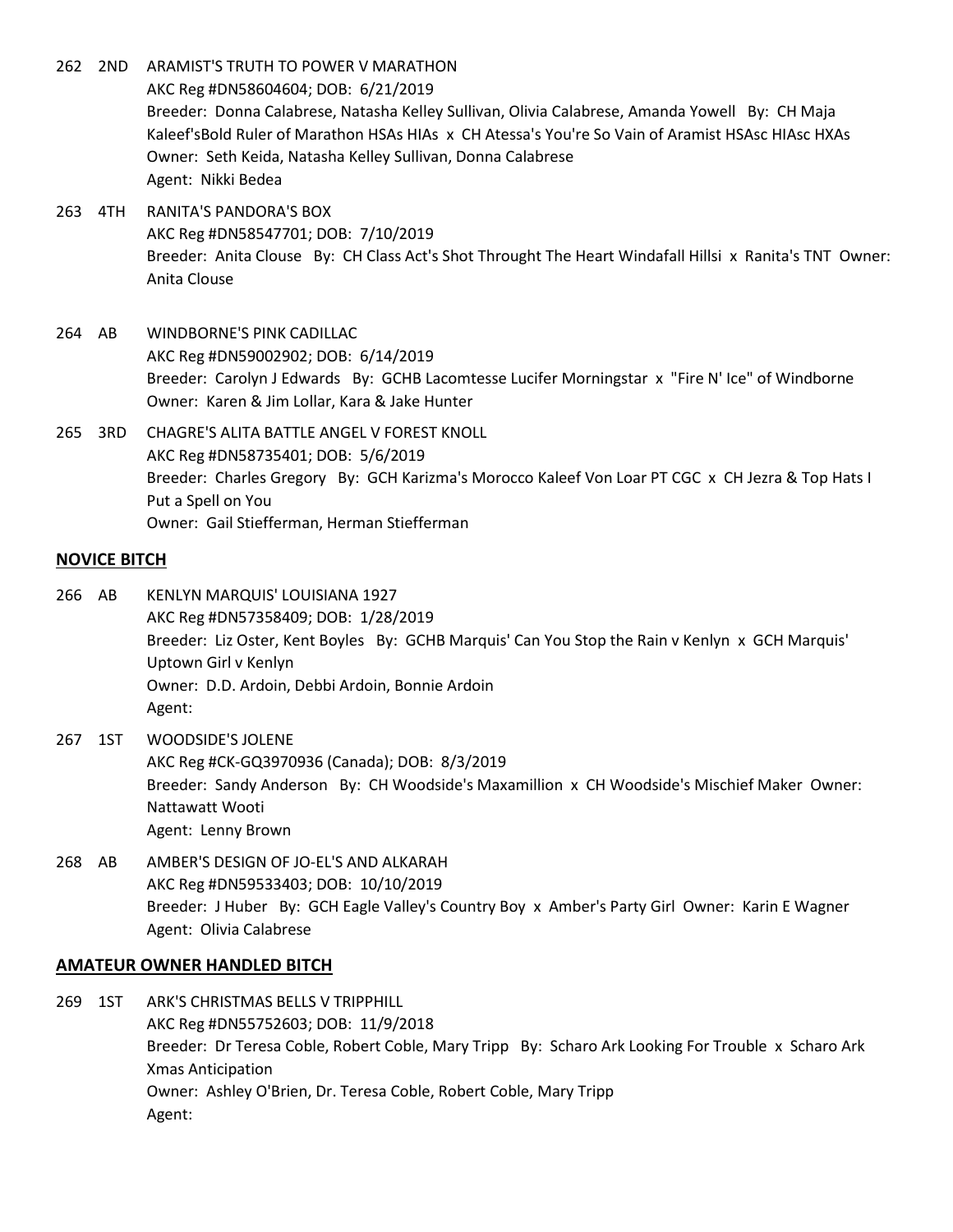# **BRED-BY-EXHIBITOR BITCH**

- 270 2ND SHADOW ACRES & CHOPAE'S GONE WITH THE WIND AKC Reg #DN58153606; DOB: 5/2/2019 Breeder: Sheryl Brockett, Lissa Cunningham, Carol Fielding, Cindy Tellefsen By: CH Sogne Fjord's It's All About Me x GCH Shadow Acres & Chopae's Interstellar HT FDC RATN CGC Owner: S Brocket, L Cunningham, C Fielding, C Tellefsen Agent:
- 271 1ST WINDFALL'S A STAR IS BORN V WINSTROM AKC Reg #DN55451202; DOB: 9/26/2018 Breeder: Jeff Pyle, Michael Little By: GCH ClassAct's Shot Through The Heart Windfall-Hillside RN x GCH Windfall's Sexy Chick v Winstrom CD RN Owner: Jami Winstrom, Jeff Pyle, Michael Little Agent:

## **AMERICAN-BRED BITCH**

- 272 3RD CHERPA'S SOME KINDA WONDERFUL AKC Reg #DN57565802; DOB: 3/16/2019 Breeder: Pat & Celeste Draper By: CH Woodsides Once Upon A Time x CH Cherpa's Excuse Me Please Owner: Deborah Stern, Pat & Celeste Drpaer Agent: Autumn Dugan
- 273 4TH VONDINEHARTS HI JYNK AKC Reg #DN54432105; DOB: 7/25/2018 Breeder: Nick & Sandy Dinehart By: GCH Bloomsberry's Amadeus x VonDinehart's Everybody Wants Alexus Owner: Nick & Sandy Dinehart Agent: Diana Paul
- 274 1ST JOMAR'S X-TRA SPECIAL V CHERPA AKC Reg #DN54997302; DOB: 9/3/2018 Breeder: Bonnie Calloway By: GCH Cherpa's Exxon of Lealynn x CH Bigsky Windvane's Romance of Jomar Owner: Samuel Israel Agent: Zachery Hudspeth
- 275 AB BARK AWAY'S GLORY DAYS OF GEORGE CREEK AKC Reg #DN55394603; DOB: 10/26/2018 Breeder: Seth Keida By: George Creek-Sunfarm's Match Maker x GCH Greenleaf's Firestarter Surigo Cross Timbers Owner: Seth Keida, Nicol & Dale Bedea Agent: Nikki Bedea
- 276 2ND ZYTUT-REGENCY'S MS. MOWGLI AKC Reg #DN55528802; DOB: 4/8/2018 Breeder: Nils & Jan Anderson, Christy & Clint Heiman By: CH HiCliff's Razzle Dazzle of Zytut x CH Zytut-Regency Mesa Verde NP Owner: Niils & Jan Anderson, Christy & Clint Heiman Agent:
- 277 AB SCHNEIDERHOF'S JAZZ OF SHADYROCK AKC Reg #DN57225404; DOB: 3/1/2019 Breeder: Jamie M Stevens, Nancy D Schneider By: GCH Schneiderhof's Knight in Shining Armor x CH Schneiderhof's Shockwave Owner: Linda Burley Agent: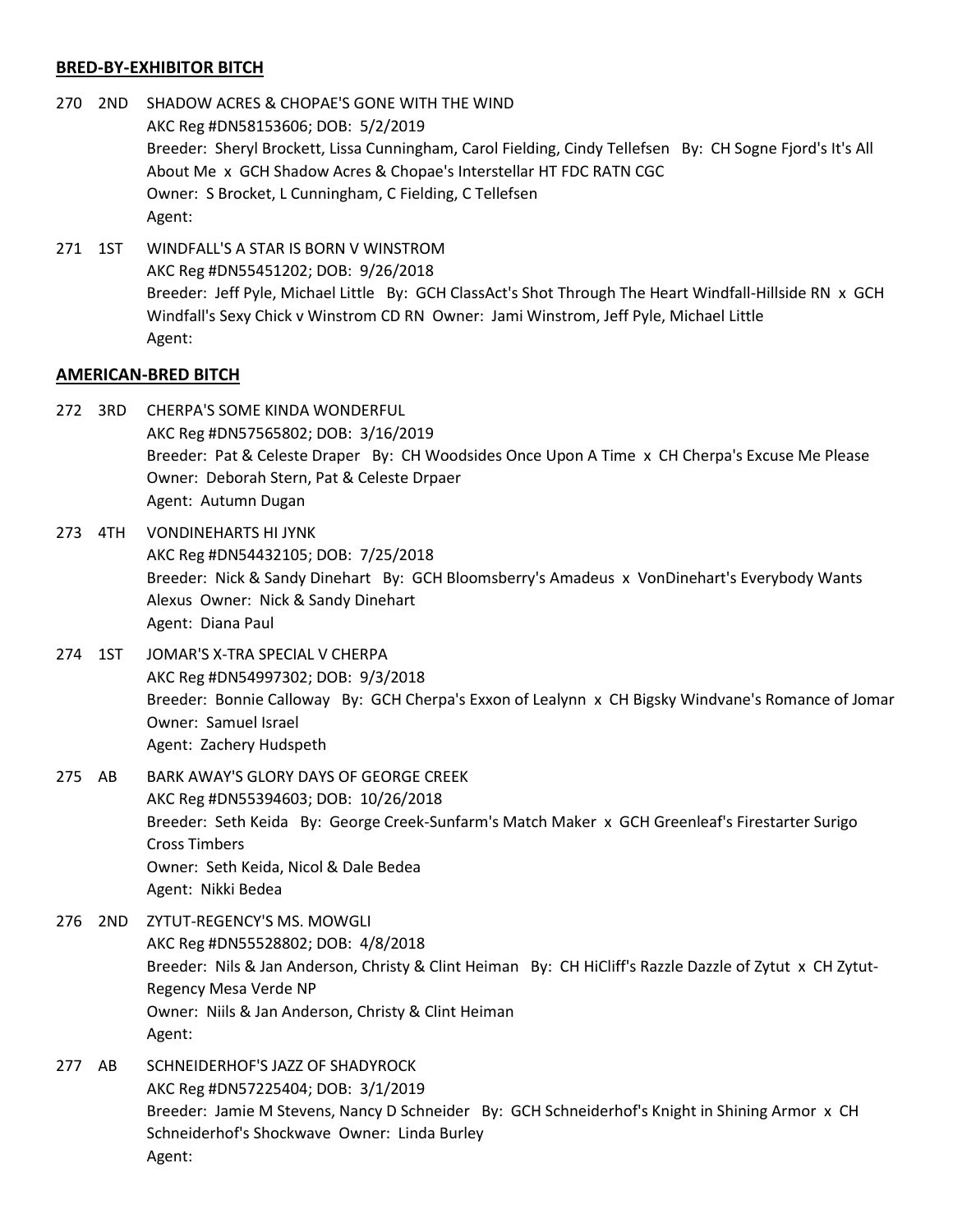278 AB VON LOAR YALITZA GOMEZ OF KARIZMA AKC Reg #DN55698002; DOB: 10/19/2018 Breeder: Miguel Gomez, Carlos Arguimbau By: CH Karizma's Montego Bay Von Loar x Karizma's Galla Von Loar Owner: Miguel Gomez, Carlos Arguimbau Agent: Jeff Pyle

# **OPEN BITCH**

279 AB TODORHAUS MOJAVE GYPSY HT AKC Reg #DN54805601; DOB: 4/12/2018 Breeder: Lori Payne, Sharon Todoroff By: CH Todorhaus Mojave Landslide CGC x GCH Todorhaus-Landsend Light A Candle PT HT Owner: Lori Payne Agent: Olivia Calabrese

# **280 WB/BOW/BOS SIGNATURE'S HARPER ROSE**

AKC Reg #DN58027406; DOB: 4/1/2019 Breeder: Joe & Leslie Beccia By: CH Peter's Elite No Reservations V Signature x CH Signature's Rosalita Owner: Joe & Leslie Beccia Agent: Lenny Brown

- 281 4TH T-HO'S WHAT COLOR R U REALLY JEZRA AKC Reg #DN50059708; DOB: 5/28/2017 Breeder: Tami Howard, Tracy Radigan, Channing Sheets By: GCH Kennelwood's Man U Man x CH Sharlen's Ask Me If I Care Ca-She Owner: Donna Calabrese, Penny Kroh Agent: Nathan Kerr
- 282 2ND NORBERGE'S THE MADNESS CONTINUES OF CLAYFIELD AKC Reg #DN54576604; DOB: 7/10/2018 Breeder: Pamela O'Dell, Sharon Avery, Michael Avery By: GCH Kennelwoods Man U Man x CH Norberge's Razzle Rosarita of Clayfield Owner: Sue Lapinski, Claire Drosdick Agent: Lauren Gerloff
- 283 3RD WINDFALL'S I AM WOMAN V ROSS AKC Reg #DN53275606; DOB: 3/22/2018 Breeder: J Pyle, M Little, G & P Szymczak, J Willis D Fox By: GCH Class Act's Shot Through the Heart Windfall-Hillside RN x GCH MyJoy-Foxhaven Once a Witch Always a Witch Windfall Owner: Elaine Ross Agent: Jeff Pyle

Winners Bitch \_\_280\_\_\_ Reserve Winners Bitch\_\_\_274\_\_

Number of Dogs Shown \_\_\_\_\_\_\_\_\_ Points \_\_\_5\_\_\_\_\_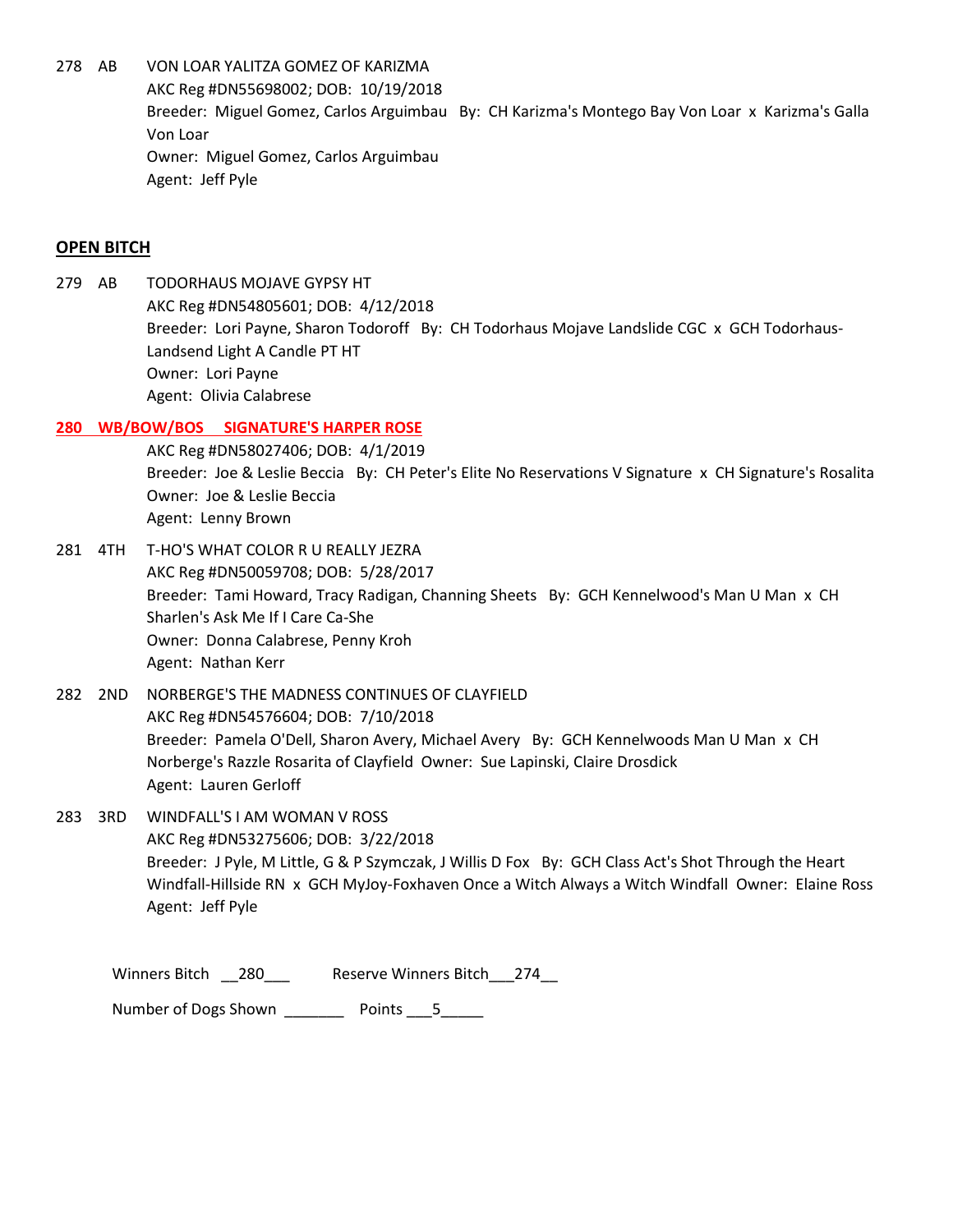## **BEST OF BREED**

- 284 AB GCH GEM-N-I RIVER OF URLOVED (Dog) AKC Reg #DN50276601; DOB: 4/20/2017 Breeder: L Jewel, B Stamper, R Waits By: GCH Breal-Jogra's Oakley v Selig-Haus x Barick's Shake It Up in DC of Gem-N-I Owner: Richard Waits Agent: Lenny Brown
- 285 CH WOODSIDES ONCE UPON A TIME HSCS HSAS FSSS AXP AJP AX OAJ CGCA CGCU FDC TKN LOAL TC(Dog) AKC Reg #DN49356001; DOB: 7/29/2016 Breeder: Sandy Anderson By: GCH Woodside's Maxamillion x Woodside's Tribeca Owner: Deborah Stern, Diane Strasser Agent: Channing Sheets
- 286 AB CH COVY TUCKER HILL'S VIKTOR ODYSSEUS (Dog) AKC Reg #DN57049001; DOB: 2/4/2019 Breeder: Marlene Ward By: GCH Covy-Tucker Hill's Dark Knight x Covy Tucker Hill's Malyshka Owner: Marlene Ward Agent:
- 287 AB CH NORBERGE'S POINT OF VIEW OF CLAYFIELD (Dog) AKC Reg #DN54576601; DOB: 7/10/2018 Breeder: Pamela O'Dell, Michael & Sharon Avery By: GCH Kennelwood's Man U Man x CH Norberge's Razzle Rosarita of Clayfield Owner: P O'Dell, M & S Avery Agent: Zac & Lindsey Hudspeth
- 289 AB CH GEM-N-I LONGRANGE OF URLOVED (Dog) AKC Reg #DN50276603; DOB: 4/20/2017 Breeder: L Jewel, B Stamper, R Waits By: GCH Breal-Jogra's Oakley v Selig-Haus x Barick's Shake It Up in DC of Gem-N-I Owner: Richard Waits Agent: Lenny Brown
- 290 GCH TODORHAUS BLACK HAWK V LUTZHAUS FDC (Dog) AKC Reg #DN47480406; DOB: 10/20/2016 Breeder: Mark French By: GCH Todorhaus Cloud Dragon x Karma Carmella of Lutzhaus Owner: Sharon Todoroff, Lori Payne Agent:
- **291 BOB CH WONDERLAND'S GEORGIA ON MY MIND (Dog)** AKC Reg #DN50165507; DOB: 6/11/2017 Breeder: Ed Farrell, John Conely By: GCHP Wolf Creek Galaxy of Merivern x GCHB Wonderland's Force of Nature Owner: Ed Farrell, John Conely Agent: Scott Yergin
- **292 SEL CH KUBISTRAUMS ROUGH RIDER OF RUSHMORE (Dog)** AKC Reg #DN50209603; DOB: 6/20/2017 Breeder: Verna Kubik, Virginia Baiiley By: GCH Bloomsberrys Amadeus x CH Kubistraums Tahoe II BN RI PT Owner: Verna Kubik, Virgnia Bailey Agent: Kent Boyles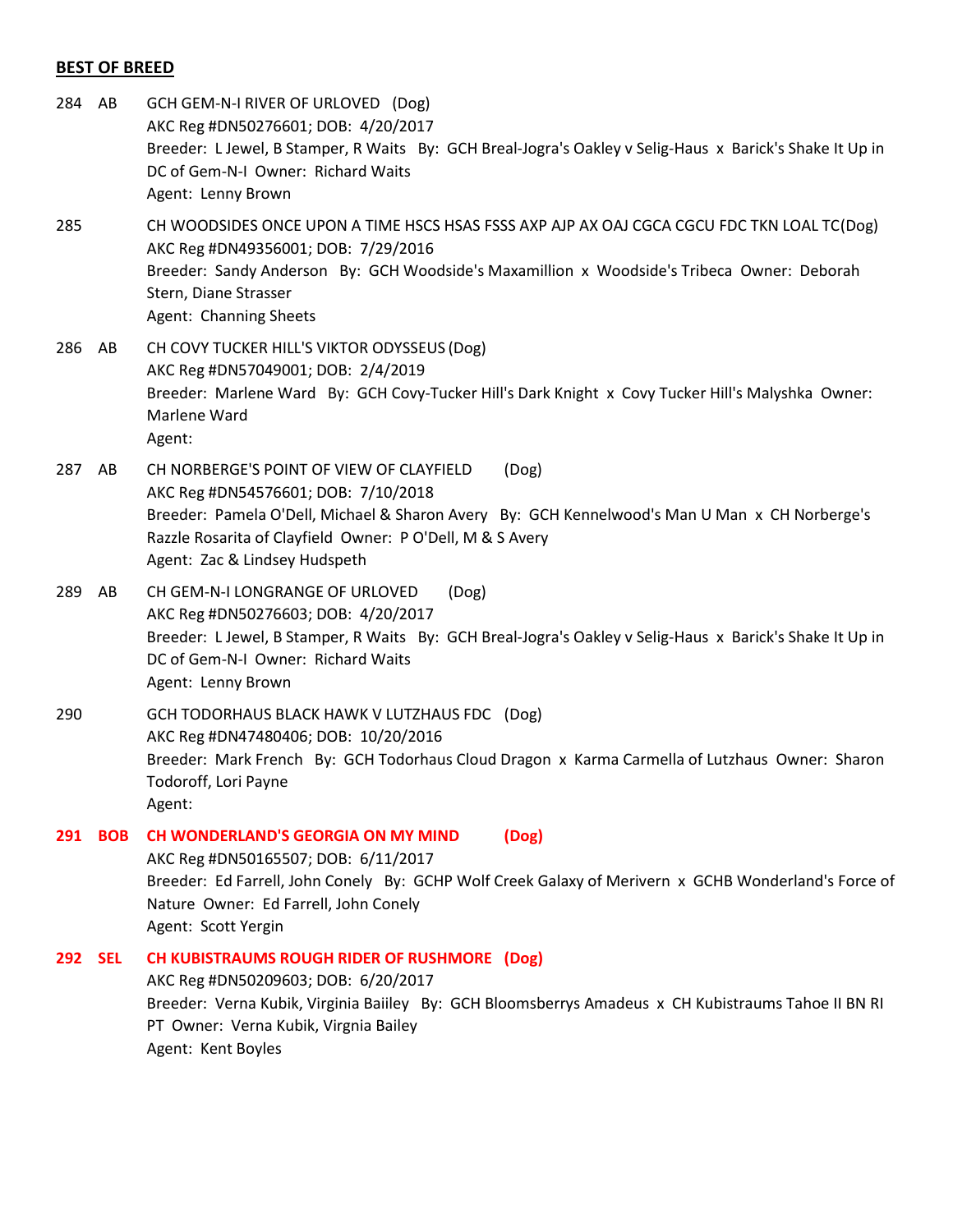293 AB NEW ERA'S COMET (Dog) AKC Reg #DN57049701; DOB: 12/24/2018 Breeder: Stephanie Mostoller Comeau, Derek Comeau By: GCHB Lacomtessse Lucifer Morningstar x CH Karizma's PrincessElsa Owner: Stephanie Comeau, Derek Comeau, Kathy Potter Agent: 294 GCH NORBERGE'S GIFT OF THE MAGI OF CLAYFIELD(Dog) AKC Reg #DN48506706; DOB: 12/25/2016 Breeder: Pamela Wolf O'Dell, Michael Avery, Sharon Avery By: GCHP Wolf Creek Galaxy of Merivern x CH Norberge's Razzle Rosarita of Clayfield Owner: Dr Lori Stewart, Cindy Tellefsen Agent: 295 GCH CLASS ACT'S SHOT THROUGH THE HEART WINDFALL-HILLSIDE RN (Dog) AKC Reg #DN45490302; DOB: 2/12/2016 Breeder: T Bartley, J Pyle, T Bogdanich, G & P Szymczak By: GCH Stuttgart's Single Action Army v Hammersmith x GCH Windfall's Who Says v Chablis RN Owner: Tina & John Bogdanich, Jeff Pyle Agent: 296 AB CH NAVA'S I'M THE ONE OF CHABLIS (Dog) AKC Reg #DN59173201; DOB: 7/28/2019 Breeder: Angel Navarro, Cindy Bartley By: CH Canaan Crimson's After Dark x Nava's Penne Chablis Owner: Angel Navarro, Cindy Bartley Agent: Jeff Pyle 297 GCH ABIJAH'S FORTUNE COOKIE OF THORNROSE BN RN HT PT FDC MAX AXJ MXP3MXPB MJPB PAX (Bitch) AKC Reg #DN42303506; DOB: 3/26/2015 Breeder: Jill Lukasik, Ken & Sherry Wilhoit By: CH Ponca-Hill's Snake Fever x Windover's Bella of Abedon Owner: Deboray Stern, Jill Lukasik, Logan Nordahl Agent: Courtney Penner 298 AB GCH WUNDER'S JUST DO IT EMA (Bitch) AKC Reg #DN49185105; DOB: 2/23/2017 Breeder: Sharon Wunder, Katie Moore, Heather Calmes By: GCH Keylis Spotlite Just Do It x Wunder's Summer Glau RN Owner: Sharon Wunder, Nina McDonald, Courtney Clames Agent: Courtney Calmes (See Junior Showmanship #202) 299 CH BMEERHUIS-ZYTUT'S ADIOS V JOELLE (Bitch) AKC Reg #DN51517801; DOB: 8/26/2017 Breeder: Roberta Moore, Christy & Clint Heiman, Katelyn Heiman, Joann Richards By: CH Joelle's Alvin of Norberge CD x GCH Bmeer-Koldren I Put A Spell On You V Zytut Owner: Roberta Moore, Joanne Richards Agent: 300 AB CH WONDERLAND'S JUNE CARTER CASH (Bitch) AKC Reg #DN54159701; DOB: 5/31/2018 Breeder: John Conely, Ed Farrell By: Ch Kenlyn's Aries V HiCliff x GCH Wonderland's Force of Nature Owner: John Conely, Ed Farrell Agent: Scott Yergin **301 SEL GCH CHARBO-JALYN THAT OLD BLACK MAGIC V LAUGUIN (Bitch)** AKC Reg #DN43525501; DOB: 6/20/2015 Breeder: Roberta Schiffelbein, Lynette Stone By: CH Charbo's Colt 45 x GCH HiCliff's Razz Ma Tazz Zytut Owner: Laura Shearin, Jack Gillespie Agent: Diane Brown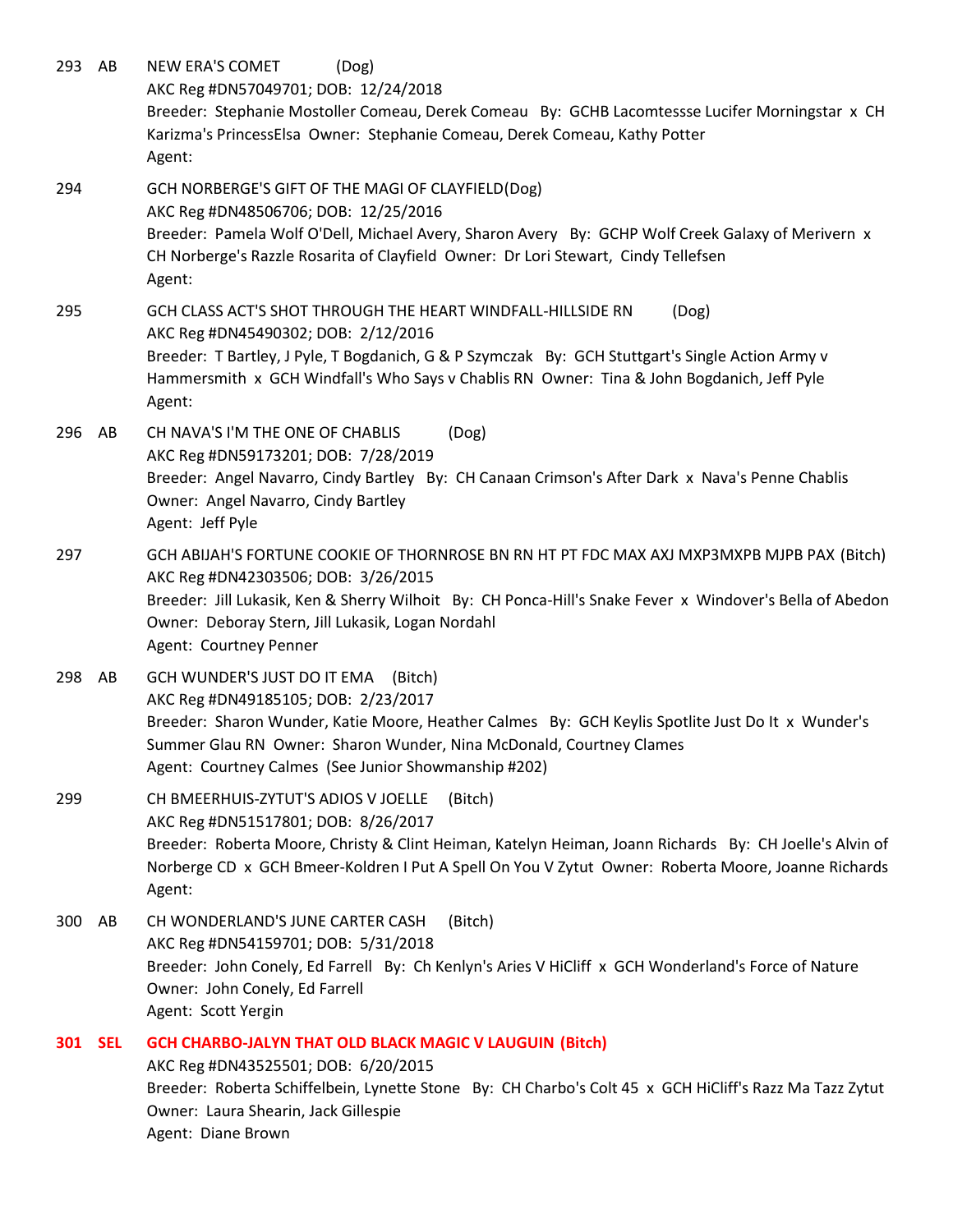302 GCH INQUEST U GOT THE LOOK OF SHE-ROCK (Bitch) AKC Reg #DN47114004; DOB: 6/20/2016 Breeder: Stephanie Schrock, Ileana Nogueras By: Sunrise on Thornton Creek x Signature's Maui of Masrock Owner: Stephanie Schrock, Josie Cook Agent: 303 AB GCH GREENLEAF'S FIRESTARTER SURIGO CROSS TIMBERS (Bitch) AKC Reg #DN44991604; DOB: 2/6/2016 Breeder: Patrick Green, Nancy Godek-McDonald By: GCH Kennelwood's Man U Man x GCH Greenleaf's Deuce of Clubs V Surigo Owner: Seth Keida Agent: Nikki Bedea 304 CH COLBYHAUS TWAS THE NIGHT BEFORE CHRISTMAS (Bitch) AKC Reg #DN48499601; DOB: 12/24/2016 Breeder: Linda Colby, Steve Colby By: ColbyHaus' Mr Heartbreaker x ColbyHaus-Kaleef's Halestorm Owner: Linda Colby, Steve Colby, Danial Picknell, Justin Moore Agent: 305 AB CH EAGLE VALLEY'S LADY IN RED (Bitch) AKC Reg #DN53117403; DOB: 2/25/2018 Breeder: Dennis Mulligan, Sandy Dancosse By: GCH Alkrarah's Bossa Nova x CH Eagle Valley'sChloe II Owner: Dennis Mulligan, Karin E Wagner

Agent: Olivia Calabrese

306 CH KOHLEIN'S EVER (Bitch) AKC Reg #DN54160501; DOB: 1/22/2016 Breeder: Maria McDonald By: CH Kohlein's Cazadores x CH Kohlein's Estrella Owner: Kerry Southern Agent: Sammie Lewis

| <b>Best of Breed</b>       | 291 |
|----------------------------|-----|
| <b>Best of Winners</b>     | 280 |
| <b>Best Opposite Sex</b>   | 280 |
| <b>Select Dog</b>          | 292 |
| <b>Select Bitch</b>        | 301 |
| <b>Best Puppy</b>          | 213 |
| <b>Best Opposite Puppy</b> | 243 |